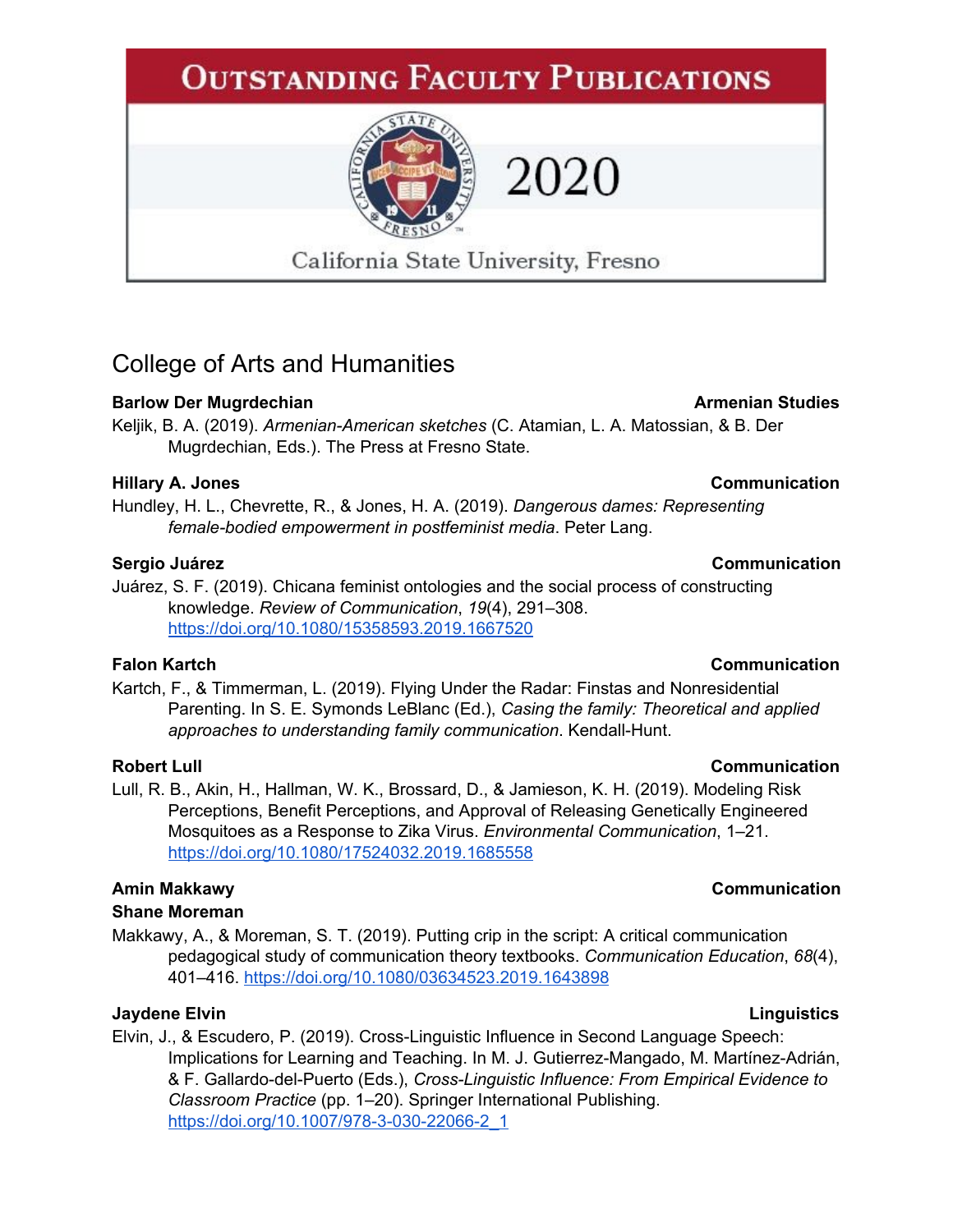### **Sean Fulop Linguistics**

Fulop, S. A. (2019). A survey of proof nets and matrices for substructural logics. In B. Gyuris, K. Mády, & G. A. Recski (Eds.), *K+ K= 120: Papers dedicated to László Kálmán and András Kornai on the occasion of their 60th birthdays*. Research Institute for Linguistics, Hungarian Academy of Sciences. <http://clara.nytud.hu/~kk120/2019/>

Doub, Y. A. (2019). Formation and Language: Hybrid Subjectivity in the Spanish American *Bildungsroman*. *Symposium: A Quarterly Journal in Modern Literatures*, *73*(3), 142–155[.](https://doi.org/10.1080/00397709.2019.1633799) <https://doi.org/10.1080/00397709.2019.1633799>

## **Maria Dolores Morillo Modern & Classical Languages and Literatures**

Morillo, M. D. (2019). Pedro de Urdemalas/Nicolás de los Ríos o el polítropo lingüístico: Multiplicidad y heteronomía en Pedro de Urdemalas. *Cervantes: Bulletin of the Cervantes Society of America*, *39*(1), 29–45[.](https://doi.org/10.1353/cer.2019.0004) <https://doi.org/10.1353/cer.2019.0004>

## **Benjamin Boone Music**

**Brian Hamada** [posthumous]

**Spee Kosloff** (Psychology)

**Philip Levine** (English) [posthumous]

## **Craig VonBerg**

Boone, B., Hamada, B., VonBerg, C., Levine, P., & Kosloff, S. (2019). *The Poetry of Jazz, Vol. 2* [CD]. Origin Records[.](http://originarts.com/recordings/recording.php?TitleID=82772) <http://originarts.com/recordings/recording.php?TitleID=82772>

## **Maria Briggs Music**

Briggs, M. (2019a, November 22). #MeToo and Opera. *CS Music*[.](https://www.csmusic.net/content/articles/metoo-and-opera/) <https://www.csmusic.net/content/articles/metoo-and-opera/>

Briggs, M. (2019b, December 23). All I Want for Christmas is… an Opera Career! *CS Music*. <https://www.csmusic.net/content/articles/all-i-want-for-christmas-is-an-opera-career/>

## **Richard Giddens, Jr. Music**

Giddens Jr., R. (2020). What's Worked For Me to Get Students to Actively Listen to Music. *CMEA Magazine*, *73*(2), 22–23.

## **Emily Mason Music**

Mason, E. (2019). Reflective Practice and the Choral Director. *The Choral Journal*, *59*(11), 63–69.

Mason, E. (2019). Idea Bank: Awaken Creativity Using Other Arts as Inspiration for Music-Making. *Music Educators Journal*, *106*(2), 10–14. <https://doi.org/10.1177/0027432119874654>

## **Carolyn Cusick Philosophy**

Cusick, C. M. (2019). Testifying Bodies: Testimonial Injustice as Derivatization. *Social Epistemology*, *33*(2), 111–123. <https://doi.org/10.1080/02691728.2019.1577919>

# **Yolanda Doub Modern & Classical Languages and Literatures**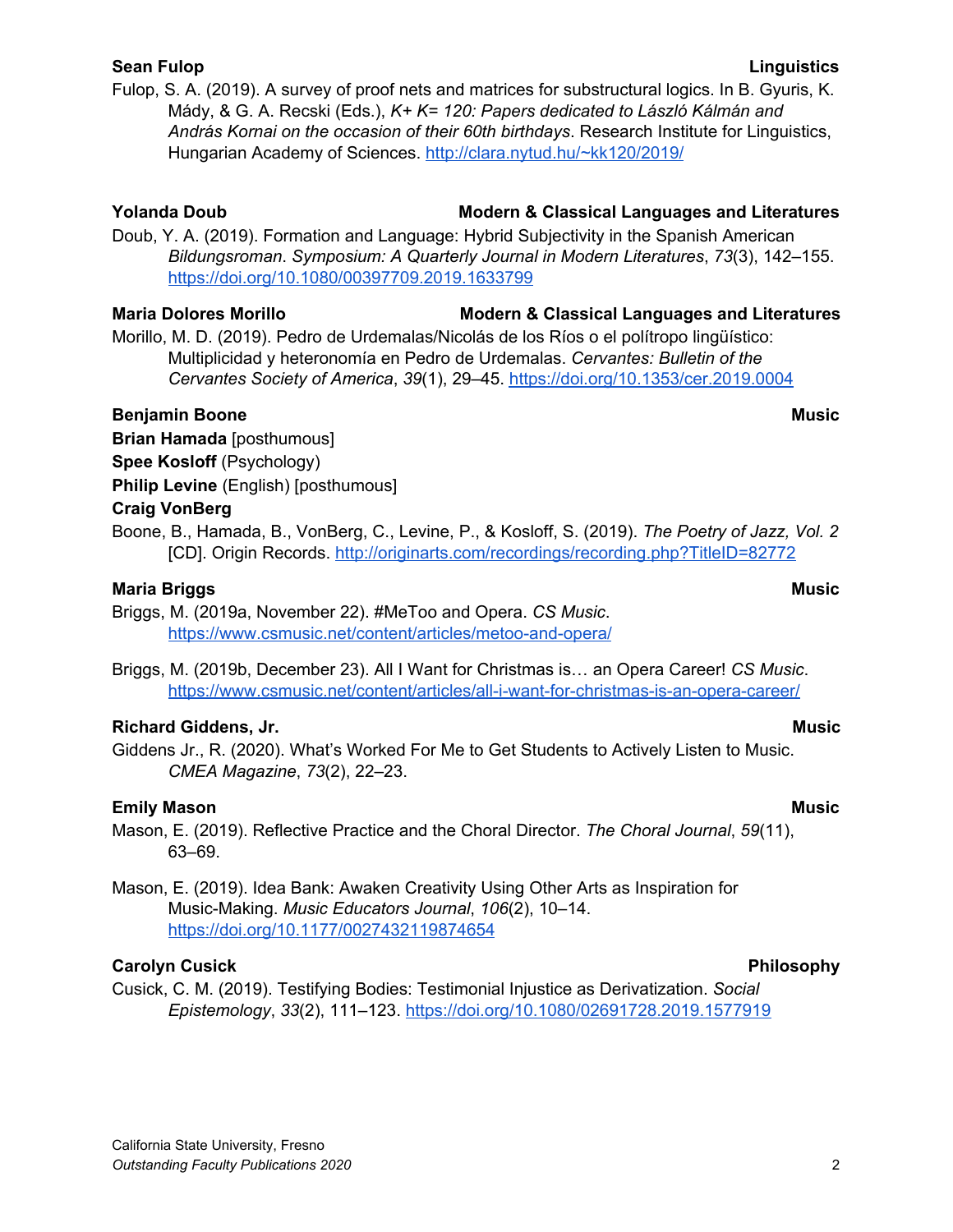### **Aldea Mulhern Philosophy**

Mulhern, A. (2019). "The Study of Religion" and "Religious Studies": To What are We Entitled and to Whom are We Obliged? *Religious Studies and Theology*, *38*(1–2), 51–63[.](https://doi.org/10.1558/rsth.38500) <https://doi.org/10.1558/rsth.38500>

## **James Rocha Philosophy**

**Mona Rocha** (Modern & Classical Languages and Literatures)

Rocha, J., & Rocha, M. (2019). *Joss Whedon, Anarchist? A Unified Theory of the Films and Television Series* (S. E. S. Ginn, Ed.). McFarland.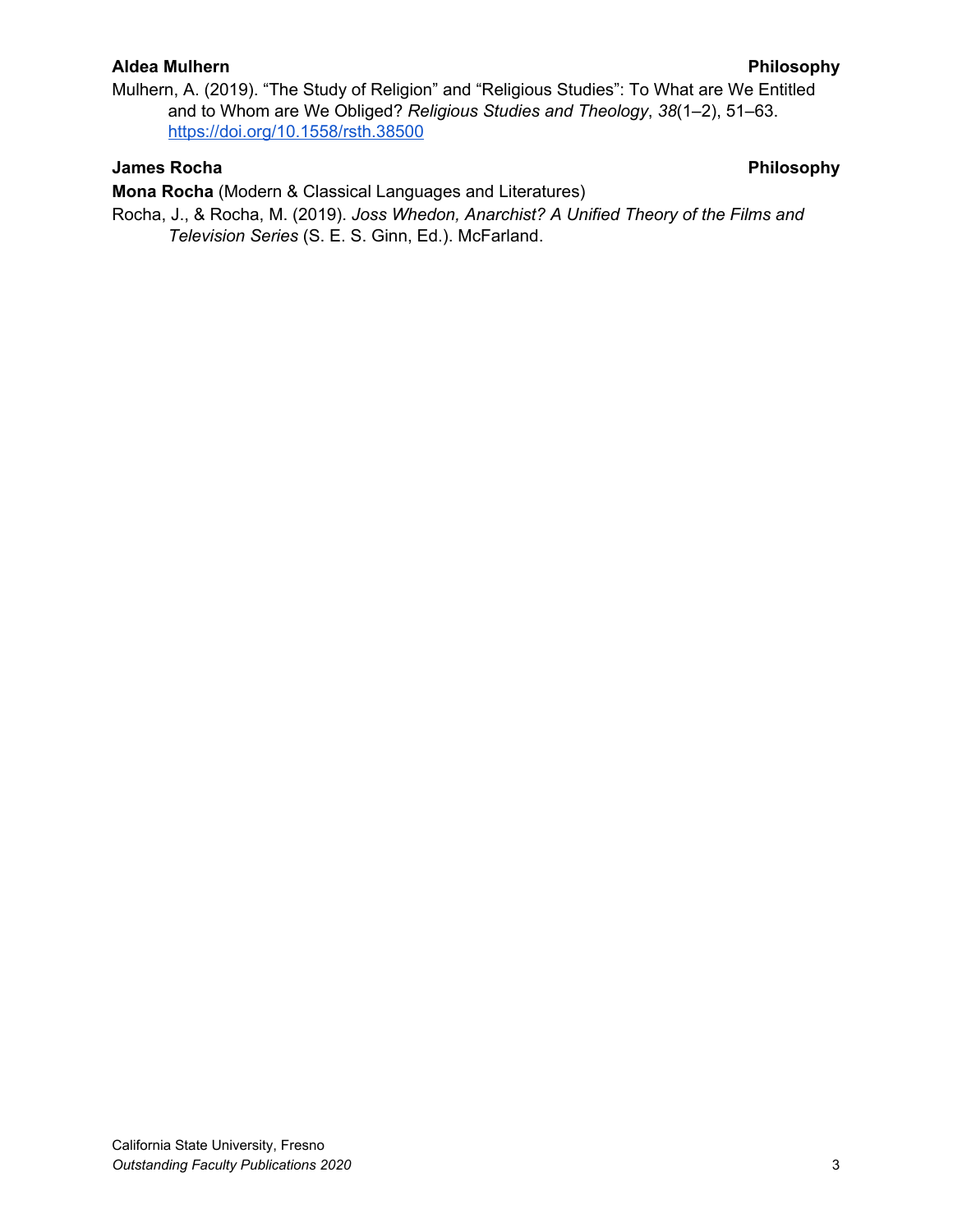# College of Health and Human Services

## **Anthony Radford** (Music)

Pomaville, F., Tekerlek, K., & Radford, A. (2019). The Effectiveness of Vocal Hygiene Education for Decreasing At-Risk Vocal Behaviors in Vocal Performers. *Journal of Voice*. <https://doi.org/10.1016/j.jvoice.2019.03.004>

## **Luke Pryor Kinesiology**

**Catherine Jackson**

## **Stephanie Moore**

Pryor, J. L., Christensen, B., Jackson, C. G. R., & Moore-Reed, S. (2019). Metabolic Demands of Yoga at Varying Tempos and Compared With Walking. *Journal of Physical Activity and Health*, *16*(7), 575–580. <https://doi.org/10.1123/jpah.2018-0283>

## **Jennifer Roos Physical Therapy**

- Terrill, J., Roos, J., & Zarrinkhameh, L. (2019). Acute Rehabilitation of a 27-Year-Old Man With Failure to Thrive: *Journal of Acute Care Physical Therapy*, *10*(2), 53–64. <https://doi.org/10.1097/JAT.0000000000000094>
- Roos, J., Lee, C., & Sawdon-Bea, J. (2019). Aqua Moms: Over 10 Years of Providing a Community-Based Aquatic Exercise Class for Women During Pregnancy. *Journal of Aquatic Physical Therapy*, *27*(2), 2–9.

## **Miguel Perez Public Health**

Perez, M. A., & Smith, J. L. (2020). Advancing sustainable development goals through public health service learning. *Revista de La Facultad de Medicina Humana*, *20*(1), 107–113[.](https://doi.org/10.25176/RFMH.v20i1.2561) <https://doi.org/10.25176/RFMH.v20i1.2561>

## **Kara Zografos Public Health**

Zografos, K., Alcala, E., Capitman, J., & Khang, L. (2019). Integrating Research Experiences Into Public Health Curricula: Effects on Undergraduate Students' Knowledge of Neighborhood Inequalities, Perception of Research, and Motivation to Talk About Health Issues. *Pedagogy in Health Promotion*, 237337991988146. <https://doi.org/10.1177/2373379919881469>

## **Nancy Delich Social Work Education**

**Stephen Roberts** (Communicative Sciences and Deaf Studies)

Delich, N. A., & Roberts, S. D. (2019). An Interprofessional Collaborative Approach to the Development of a Content Valid Interview Questionnaire for Persons with Hearing Loss and Their Communication Partners. *JADARA*, *53*(1), 3–21.

## **Elizabeth Crifasi** (Theatre Arts)

Garcia, B., Crifasi, E., & Dessel, A. B. (2019). Oppression Pedagogy: Intergroup Dialogue and Theatre of the Oppressed in Creating a Safe Enough Classroom. *Journal of Social Work Education*, *55*(4), 669–683. <https://doi.org/10.1080/10437797.2019.1567414>

## **Betty Garcia Social Work Education**

# **Frances Pomaville Communicative Sciences and Deaf Studies**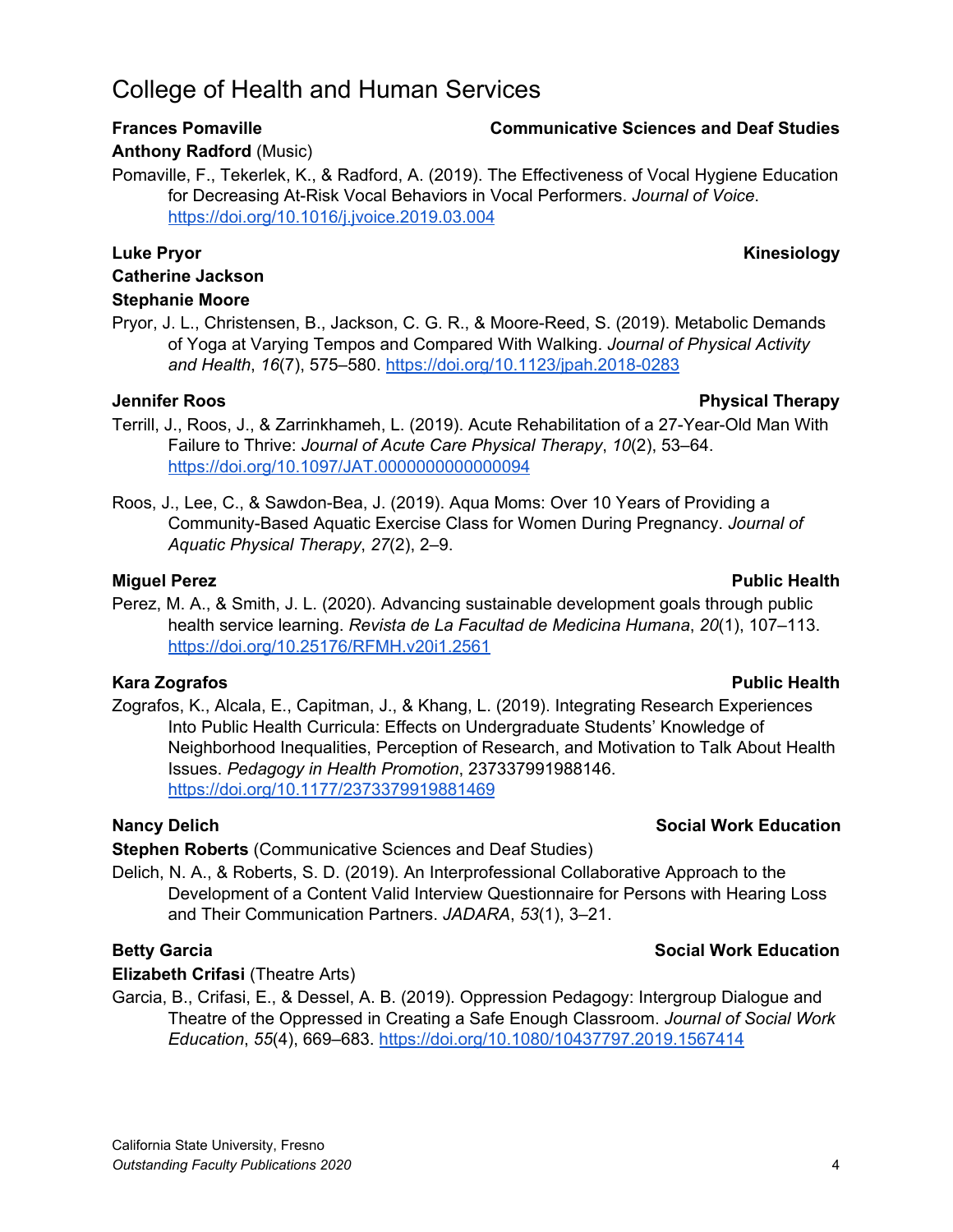### **Dheeshana Jayasundara Social Work Education Social Work Education**

Jayasundara, D. S., Legerski, E. M., Danis, F. S., & Ruddell, R. (2019). The Impact of Resource Development on Interpersonal Violence: Survivor Risk Factors and Experiences. *Social Development Issues*, *41*(1), 24–48.

## **Randall Nedegaard Social Work Education**

Nedegaard, R. C., Sbrocco, T., & Jayasundara, D. S. (2019). Impulsivity and Decision-Making among Men Engaging in Mild Intimate Partner Violence. *Journal of Psychology & Behavioral Science*, *7*(1). <https://doi.org/10.15640/jpbs.v7n1a2>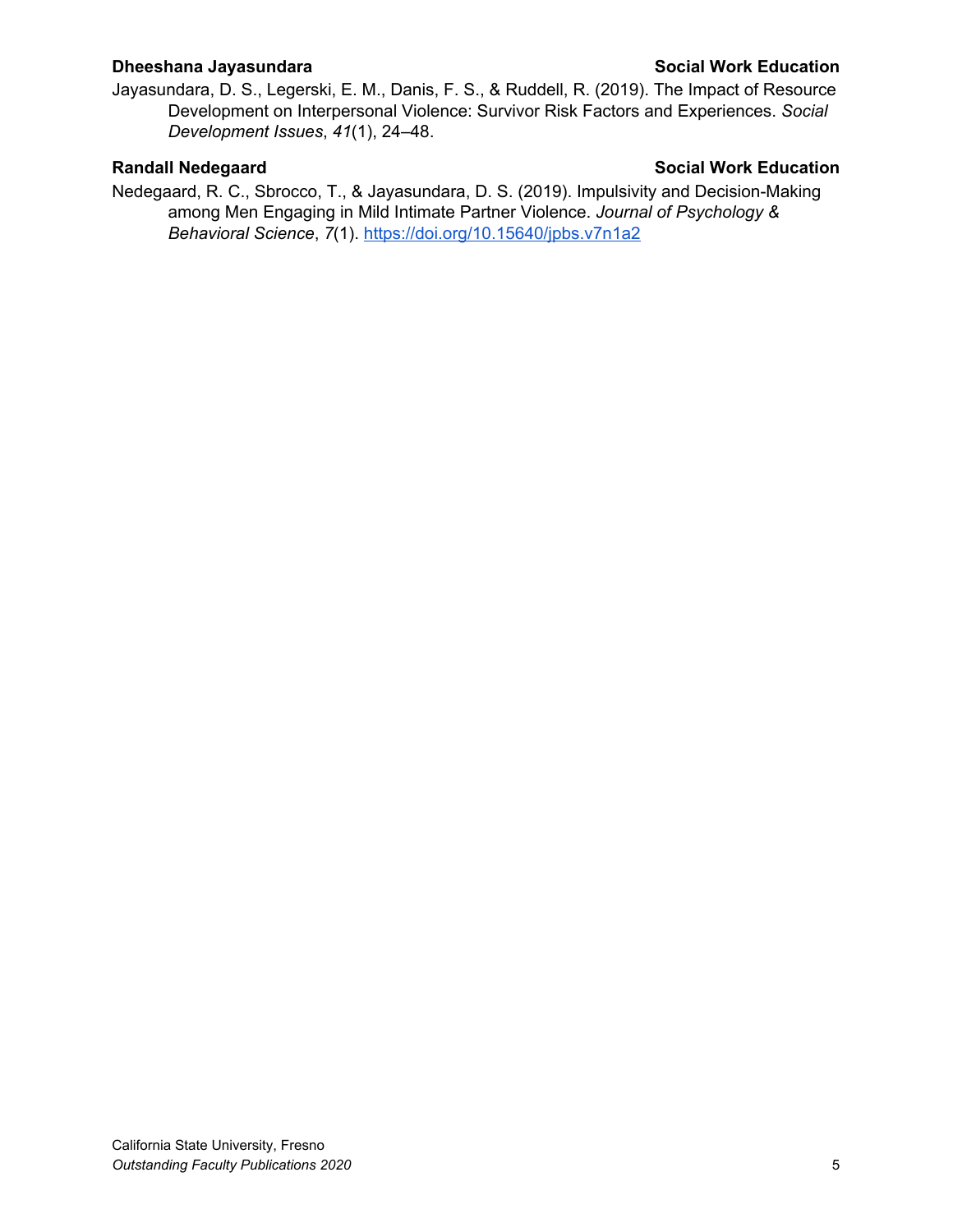# College of Science and Mathematics

### **Karine Gousset <b>Biology**

Gousset, K., Gordon, A., Kumar Kannan, S., & Tovar, J. (2019). A novel Microproteomic Approach Using Laser Capture Microdissection to Study Cellular Protrusions. *International Journal of Molecular Sciences*, *20*(5), 1172[.](https://doi.org/10.3390/ijms20051172) <https://doi.org/10.3390/ijms20051172>

### **Cory L. Brooks Chemistry**

Mendoza, M. N., Jian, M., King, M. T., & Brooks, C. L. (2020). Role of a noncanonical disulfide bond in the stability, affinity, and flexibility of a VHH specific for the *Listeria* virulence factor InlB. *Protein Science*, *29*(4), 1004–1017. <https://doi.org/10.1002/pro.3831>

### **Dermot Donnelly-Hermosillo Chemistry**

Donnelly-Hermosillo, D. F., Gerard, L. F., & Linn, M. C. (2020). Impact of graph technologies in K-12 science and mathematics education. *Computers & Education*, *146*, 103748. <https://doi.org/10.1016/j.compedu.2019.103748>

Wood, J., & Donnelly-Hermosillo, D. F. (2019). Learning chemistry nomenclature: Comparing the use of an electronic game versus a study guide approach. *Computers & Education*, *141*, 103615. <https://doi.org/10.1016/j.compedu.2019.103615>

### **Viswanathan Krishnan**

Diaz-parga, P., Goto, J. J., & Krishnan, V. V. (2020). On the Differential Roles of Mg2+, Zn2+, and Cu2+ in the Equilibrium of β-N-Methyl-Amino-L-Alanine (BMAA) and its Carbamates. *Neurotoxicity Research*. <https://doi.org/10.1007/s12640-019-00157-0>

### **Viswanathan Krishnan Chemistry**

Cortney, C. H., & Krishnan, V. V. (2020). Keto–Enol Tautomerization of Acetylacetone in Mixed Solvents by NMR Spectroscopy. A Physical Chemistry Experiment on the Application of the Onsager-Kirkwood Model for Solvation Thermodynamics. *Journal of Chemical Education*, *97*(3), 825–830. <https://doi.org/10.1021/acs.jchemed.9b00737>

### **Keith Putirka Earth and Environmental Sciences**

Putirka, K. D., & Rarick, J. C. (2019). The composition and mineralogy of rocky exoplanets: A survey of >4000 stars from the Hypatia Catalog. *American Mineralogist*, *104*(6), 817–829. <https://doi.org/10.2138/am-2019-6787>

Wakabayashi, J. (2019). Sedimentary compared to tectonically-deformed serpentinites and tectonic serpentinite mélanges at outcrop to petrographic scales: Unambiguous and disputed examples from California. *Gondwana Research*, *74*, 51–67. <https://doi.org/10.1016/j.gr.2019.04.005>

### **Michael Bishop Mathematics**

### **Douglas Singleton** (Physics)

Bishop, M., Aiken, E., & Singleton, D. (2019). Modified commutation relationships from the Berry-Keating program. *Physical Review D*, *99*(2), 026012. <https://doi.org/10.1103/PhysRevD.99.026012>

### **John Wakabayashi Earth and Environmental Sciences**

### **Joy Goto Chemistry**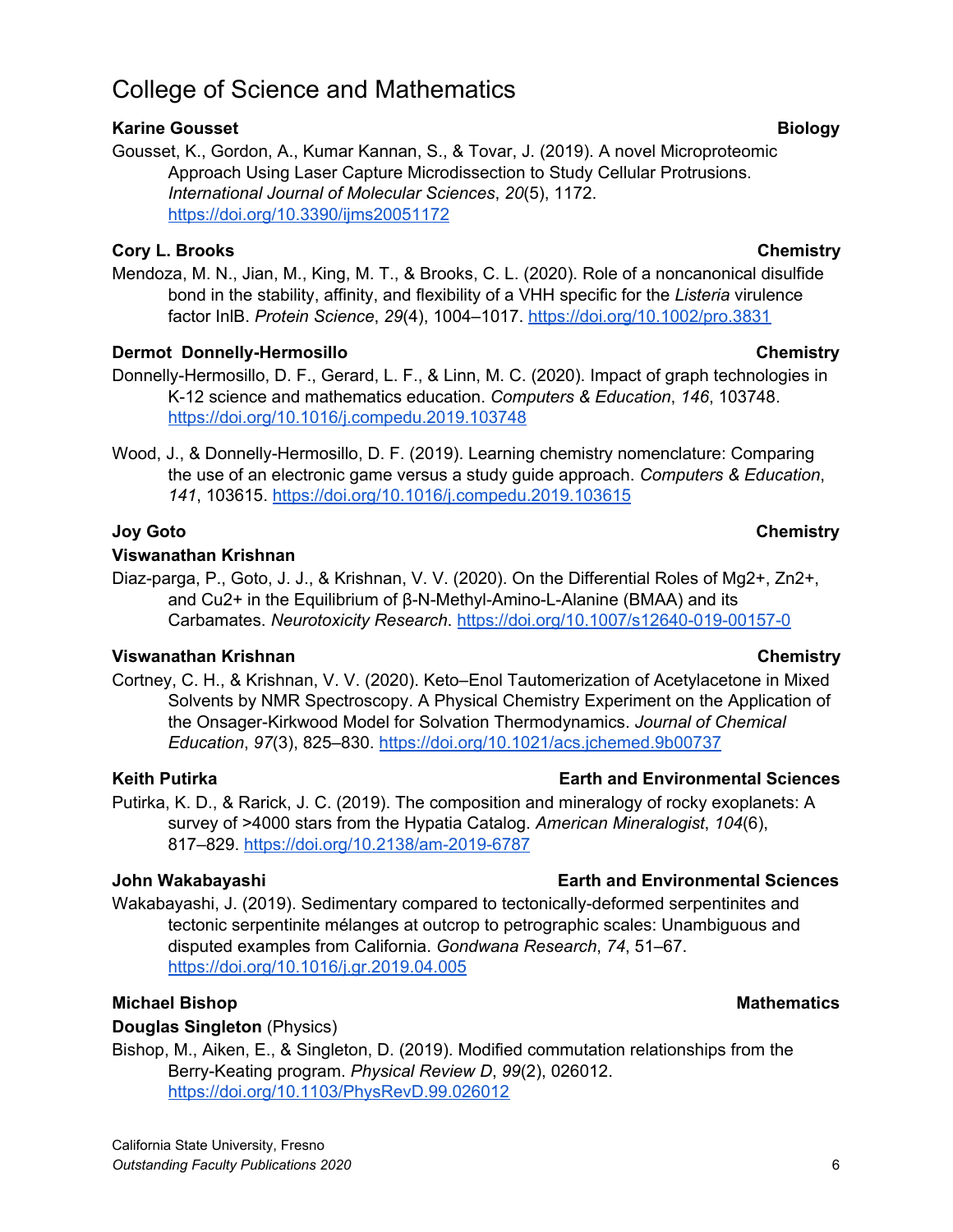### **Yongsheng Gao Physics**

ATLAS Collaboration. (2020). Combined measurements of Higgs boson production and decay using up to 80 fb − 1 of proton-proton collision data at s = 13 TeV collected with the ATLAS experiment. *Physical Review D*, *101*(1), 012002[.](https://doi.org/10.1103/PhysRevD.101.012002) <https://doi.org/10.1103/PhysRevD.101.012002>

## **Mihai Gherase Physics**

Gherase, M. R., & Fleming, D. E. B. (2019). Probing Trace Elements in Human Tissues with Synchrotron Radiation. *Crystals*, *10*(1), 12. <https://doi.org/10.3390/cryst10010012>

## **Pei-Chun Ho Physics**

Götze, K., Pearce, M. J., Goddard, P. A., Jaime, M., Maple, M. B., Sasmal, K., Yanagisawa, T., McCollam, A., Khouri, T., Ho, P.-C., & Singleton, J. (2020). Unusual phase boundary of the magnetic-field-tuned valence transition in CeOs 4 Sb 12. *Physical Review B*, *101*(7), 075102. <https://doi.org/10.1103/PhysRevB.101.075102>

## **Roger Key Physics**

## **John Walkup**

Walkup, J. R., Key, R. A., Talbot, P. R. M., & Walkup, M. A. (2019). Data-driven decision making in an introductory physics lab. *American Journal of Physics*, *87*(8), 654–659[.](https://doi.org/10.1119/1.5100946) <https://doi.org/10.1119/1.5100946>

## **Douglas Singleton Physics**

## **Michael Bishop** (Mathematics)

Bishop, M., Lee, J., & Singleton, D. (2020). Modified commutators are not sufficient to determine a quantum gravity minimal length scale. *Physics Letters B*, *802*, 135209[.](https://doi.org/10.1016/j.physletb.2020.135209) <https://doi.org/10.1016/j.physletb.2020.135209>

## **Ettore Vitali Physics**

Vitali, E., Rosenberg, P., & Zhang, S. (2019). Calculating ground-state properties of correlated fermionic systems with BCS trial wave functions in Slater determinant path-integral approaches. *Physical Review A*, *100*(2), 023621. <https://doi.org/10.1103/PhysRevA.100.023621>

## **John Walkup Physics**

Walkup, J. R., & Squire, S. (2020). *The Art and Science of Lesson Design: Practical Approaches to Boosting Cognitive Rigor in the Classroom*. Rowman & Littlefield. [https://rowman.com/ISBN/9781475854442/The-Art-and-Science-of-Lesson-Design-Pract](https://rowman.com/ISBN/9781475854442/The-Art-and-Science-of-Lesson-Design-Practical-Approaches-to-Boosting-Cognitive-Rigor-in-the-Classroom) [ical-Approaches-to-Boosting-Cognitive-Rigor-in-the-Classroom](https://rowman.com/ISBN/9781475854442/The-Art-and-Science-of-Lesson-Design-Practical-Approaches-to-Boosting-Cognitive-Rigor-in-the-Classroom)

## **Constance Jones Psychology**

**Christian Wandeler** (Literacy, Early, Bilingual, and Special Education)

Jones, C., Peskin, H., Wandeler, C., & Woods, D. (2019). Culturally gendered personality traits across the adult lifespan: Longitudinal findings from two cohorts of the intergenerational studies. *Psychology and Aging*, *34*(8), 1124–1133. <https://doi.org/10.1037/pag0000383>

## **Spee Kosloff Psychology**

## **Alexandra Nottbohm**

Kosloff, S., Anderson, G., Nottbohm, A., & Hoshiko, B. (2019). Proximal and Distal Terror Management Defenses: A Systematic Review and Analysis. In C. Routledge & M. Vess (Eds.), *Handbook of terror management theory*. Academic Press.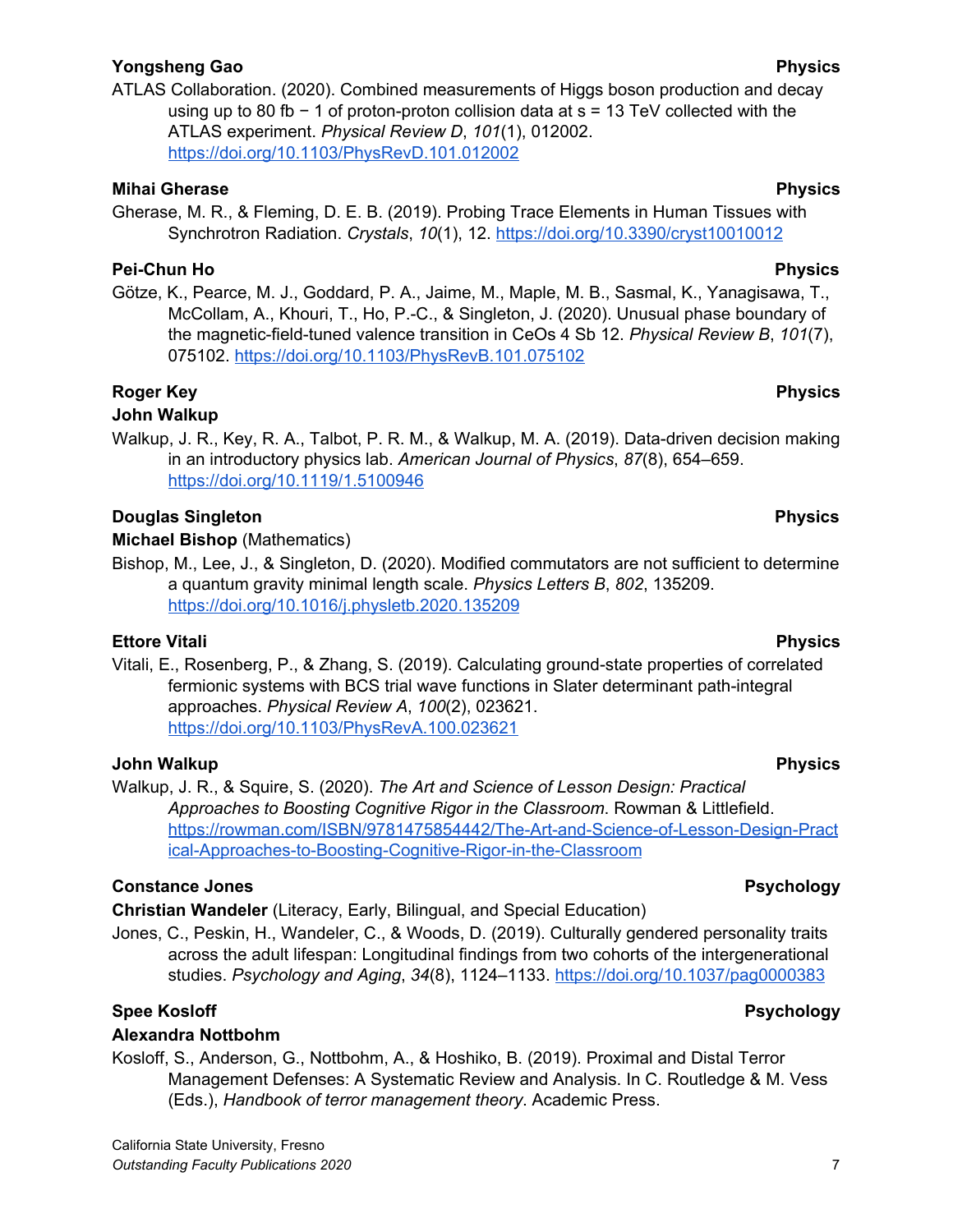Ni, H., Li, C., Li, B., & Xi, H. (2020). Elementary students' perceptions of classroom resilience-promoting factors in China and the United States. *International Journal of School & Educational Psychology*, *8*(1), 62–73. <https://doi.org/10.1080/21683603.2018.1523030>

## **Sharlet Rafacz Psychology**

Rafacz, S. D., Houmanfar, R. A., Smith, G. S., & Levin, M. E. (2019). Assessing the Effects of Motivative Augmentals, Pay-For-Performance, and Implicit Verbal Responding on Cooperation. *The Psychological Record*, *69*(1), 49–66. <https://doi.org/10.1007/s40732-018-0324-x>

## **Martin Shapiro Psychology**

Shapiro, M. (2019). *Biopsychology: Fundamentals and Contemporary Issues* (Version 1.0). Flatworld.

## **Matthew Sharps Psychology**

Sharps, M. J., & Herrera, M. R. (2019). The Eyes Really Do Have It: Attribution of Character in the Eyes of Killers. *Journal of Police and Criminal Psychology*, *34*(2), 105–108[.](https://doi.org/10.1007/s11896-018-9271-3) <https://doi.org/10.1007/s11896-018-9271-3>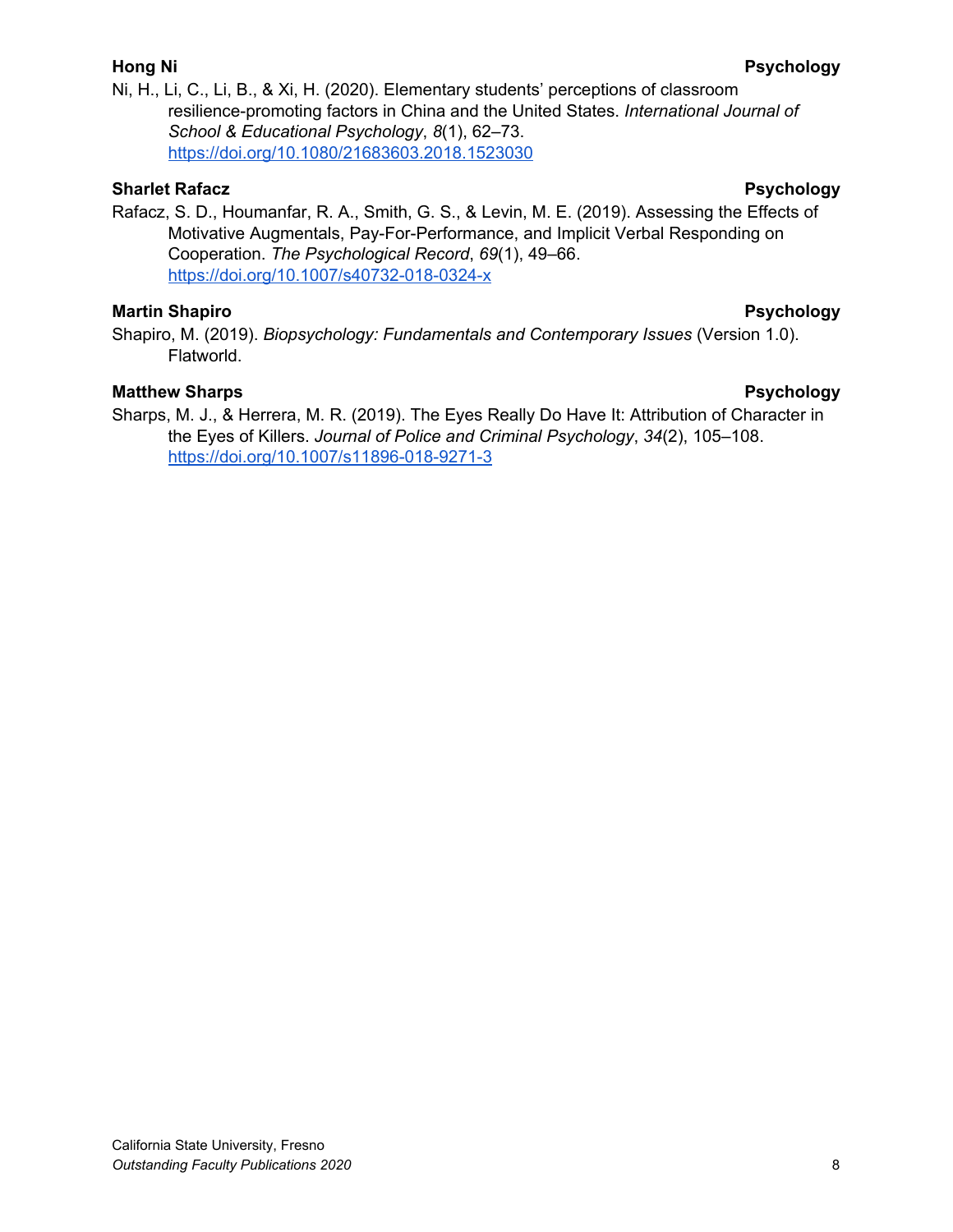# College of Social Sciences

## **Leece Lee-Oliver American Indian Studies**

**Women's, Gender and Sexuality Studies** Bañales, X., & Lee-Oliver, L. (2019). Guest Editors' Introduction. *Ethnic Studies Review*, *42*(2),

7[.](https://doi.org/10.1525/esr.2019.42.2.7) <https://doi.org/10.1525/esr.2019.42.2.7>

Dr. Oliver served as co-editor of this special issue in addition to contributing the introduction.

Macías, L. F. (2019). Who is Dr. Farsa? In C. E. Matias (Ed.), *Surviving Becky (s): Pedagogies for Deconstructing Whiteness and Gender*. Lexington Books.

### **Chadley James Criminology**

James, C., & Cronje, M. (2019). Evaluating Victim Impact Statements: Applications and Challenges. In R. Peacock (Ed.), *Victimology in Africa*. Van Schaik[.](http://vanschaiknet.com/book/view/465) <http://vanschaiknet.com/book/view/465>

### **Marcus Shaw Criminology**

Shaw, M. (2019). The Reproduction of Social Disadvantage Through Educational Demobilization: A Critical Analysis of Parental Incarceration. *Critical Criminology*, *27*(2), 275–290. <https://doi.org/10.1007/s10612-018-09427-3>

## **Allen Carden History**

## **Thomas Ebert** (Henry Madden Library, emeritus)

Carden, A., & Ebert, T. J. (2019). *John George Nicolay: The Man in Lincoln's Shadow*. University of Tennessee Press.

Mann, C. B., & Bryant, L. A. (2020). If you ask, they will come (to register and vote): Field experiments with state election agencies on encouraging voter registration. *Electoral Studies*, *63*, 102021[.](https://doi.org/10.1016/j.electstud.2019.02.012) <https://doi.org/10.1016/j.electstud.2019.02.012>

## **Thomas Holyoke Political Science**

## **Jeff Cummins**

Holyoke, T. T., & Cummins, J. (2019). Interest Group and Political Party Influence on Growth in State Spending and Debt. *American Politics Research*[.](https://doi.org/10.1177/1532673X19875695) <https://doi.org/10.1177/1532673X19875695>

## **Nataliia Kasianenko Political Science**

Kasianenko, N. (2019). Internal legitimacy and governance in the absence of recognition: The cases of the Donetsk and Luhansk "People's Republics." *Ideology and Politics*, *1*(12), 116–130.

## **Luis Fernando Macías Chicano and Latin American Studies**

## **Lisa Bryant Political Science**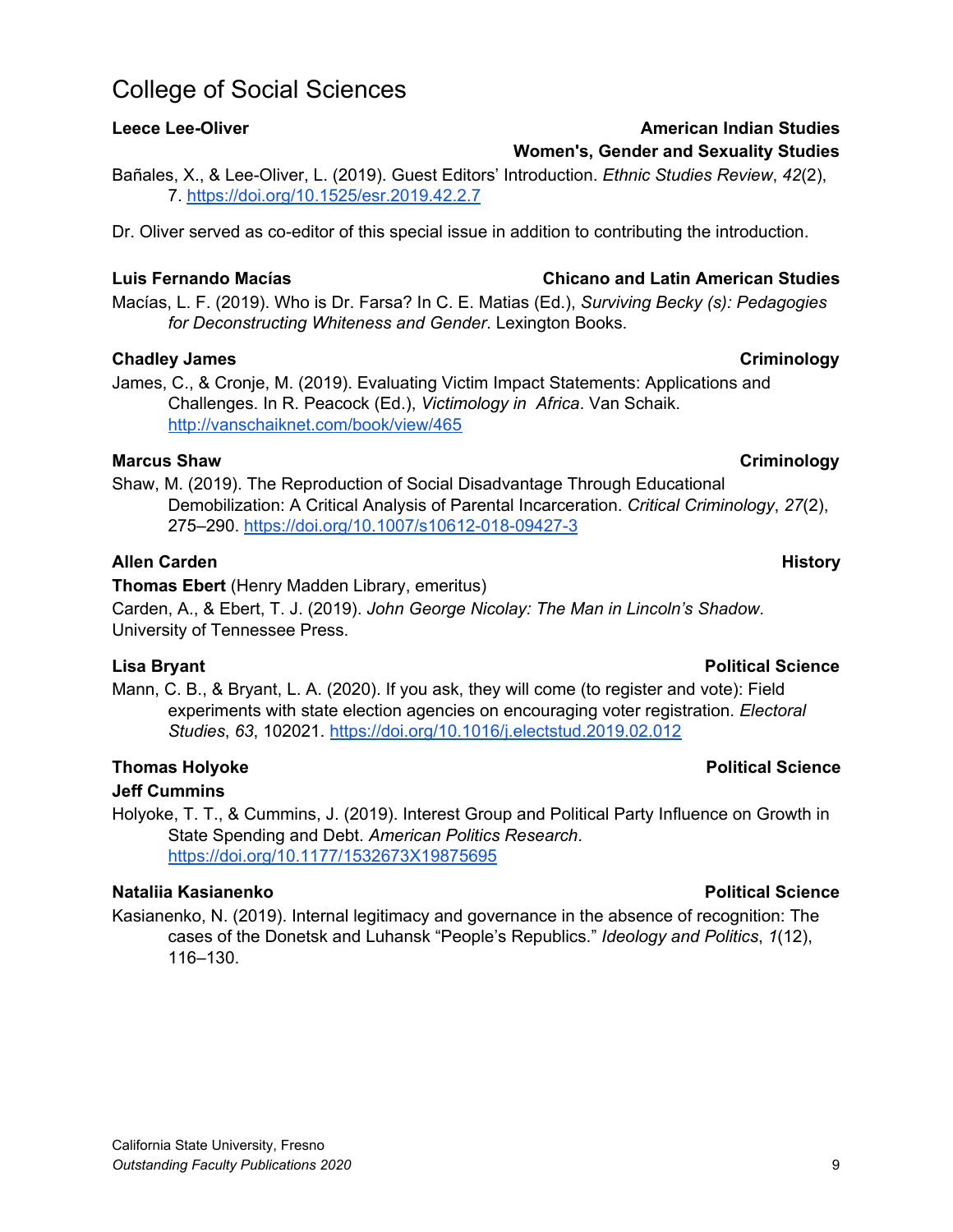### **Everett Vieira Political Science**

Soifer, H. D., & Vieira III, E. A. (2019). The Internal Armed Conflict and State Capacity: Institutional Reforms and the Effective Exercise of Authority. In H. Soifer & A. Vergara (Eds.), *Politics after Violence: Legacies of the Shining Path Conflict in Peru*. University of Texas Press.

## **Amber Crowell Sociology**

Crowell, A. R., & Fossett, M. (2020). The Unique Case of Minneapolis–St. Paul, MN: Locational Attainments and Segregation in the Twin Cities. *Spatial Demography*, *8*(1), 1–31. <https://doi.org/10.1007/s40980-019-00056-0>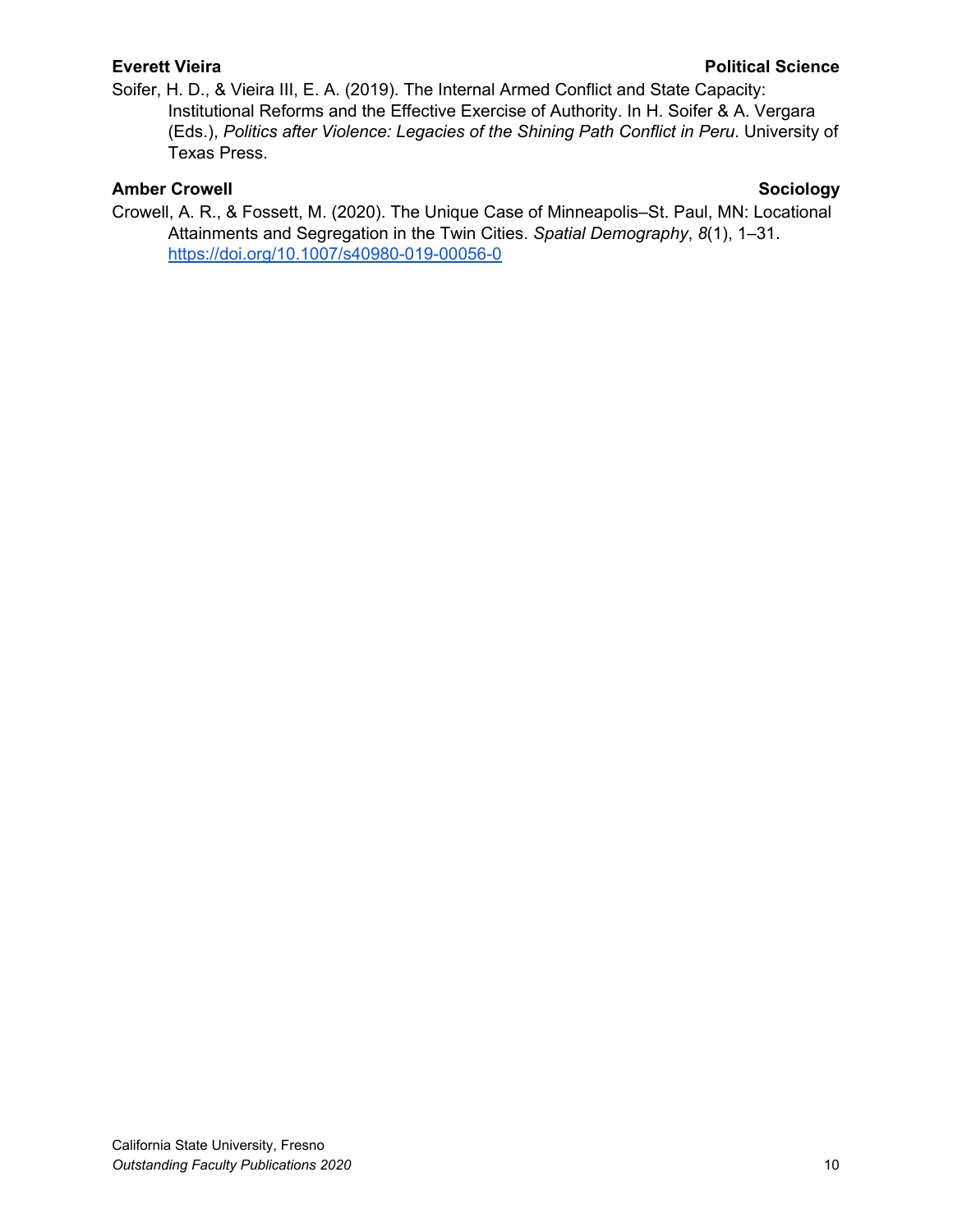### California State University, Fresno *Outstanding Faculty Publications 2020* 11

# Craig School of Business

Diala, L. U., & Houmes, R. (2019). The impact of high insider ownership on SOX 404 internal controls. *Corporate Governance: The International Journal of Business in Society*, *20*(1), 106–122. <https://doi.org/10.1108/CG-03-2019-0087>

## **Hyung Tae Kim Accountancy**

Lim, Y., & Kim, H. (2019). Market reaction to optimistic bias in the recommendations of chaebol-affiliated analysts. *Journal of Contemporary Accounting & Economics*, *15*(2), 224–242. <https://doi.org/10.1016/j.jcae.2019.100156>

## **Tatyana Ryabova Accountancy**

## **Susan Henderson**

Ryabova, T. S., & Henderson, S. (2019). Integrating Cryptocurrency into Intermediate Financial Accounting Curriculum: A Case Study. *Journal of Accounting and Finance, 19*(6)[.](https://doi.org/10.33423/jaf.v19i6.2322) <https://doi.org/10.33423/jaf.v19i6.2322>

## **Ahmad Borazan Economics**

Borazan, A. (2019). Rising profits with declining investment? An empirical investigation. *Journal of Applied Economic Sciences*, *XIV*(Winter,4(66)), 1136–1141. <http://cesmaa.org/Extras/JAESArchive>

## **Kevin Capehart Economics**

Capehart, K. W. (2019). Does Blind Tasting Work? Another Look. *Journal of Wine Economics*, *14*(3), 309–320[.](https://doi.org/10.1017/jwe.2019.25) <https://doi.org/10.1017/jwe.2019.25>

## **Andres Jauregui Finance and Business Law**

Jauregui, A., Allen, M. T., & Weeks, H. S. (2019). A Spatial Analysis of the Impact of Float Distance on the Values of Canal-Front Houses. *Journal of Real Estate Research*, *41*(2), 285–318.

## **Vinh Huy Nguyen Finance and Business Law**

Nguyen, V. H., Holowczak, R., & Mishra, S. (2019). Intermarket sweep order trade size clustering around corporate announcements. *Applied Economics*, *51*(48), 5258–5267. <https://doi.org/10.1080/00036846.2019.1612029>

## **Sunantha T. Prime Information Systems and Decision Sciences**

Chand, S., Teyarachakul Prime, S., & Sethi, S. (2018). Production planning with multiple production lines: Forward algorithm and insights on process design for volume flexibility. *Naval Research Logistics (NRL)*, *65*(6–7), 535–549. <https://doi.org/10.1002/nav.21817>

## **Lucy Diala Accountancy**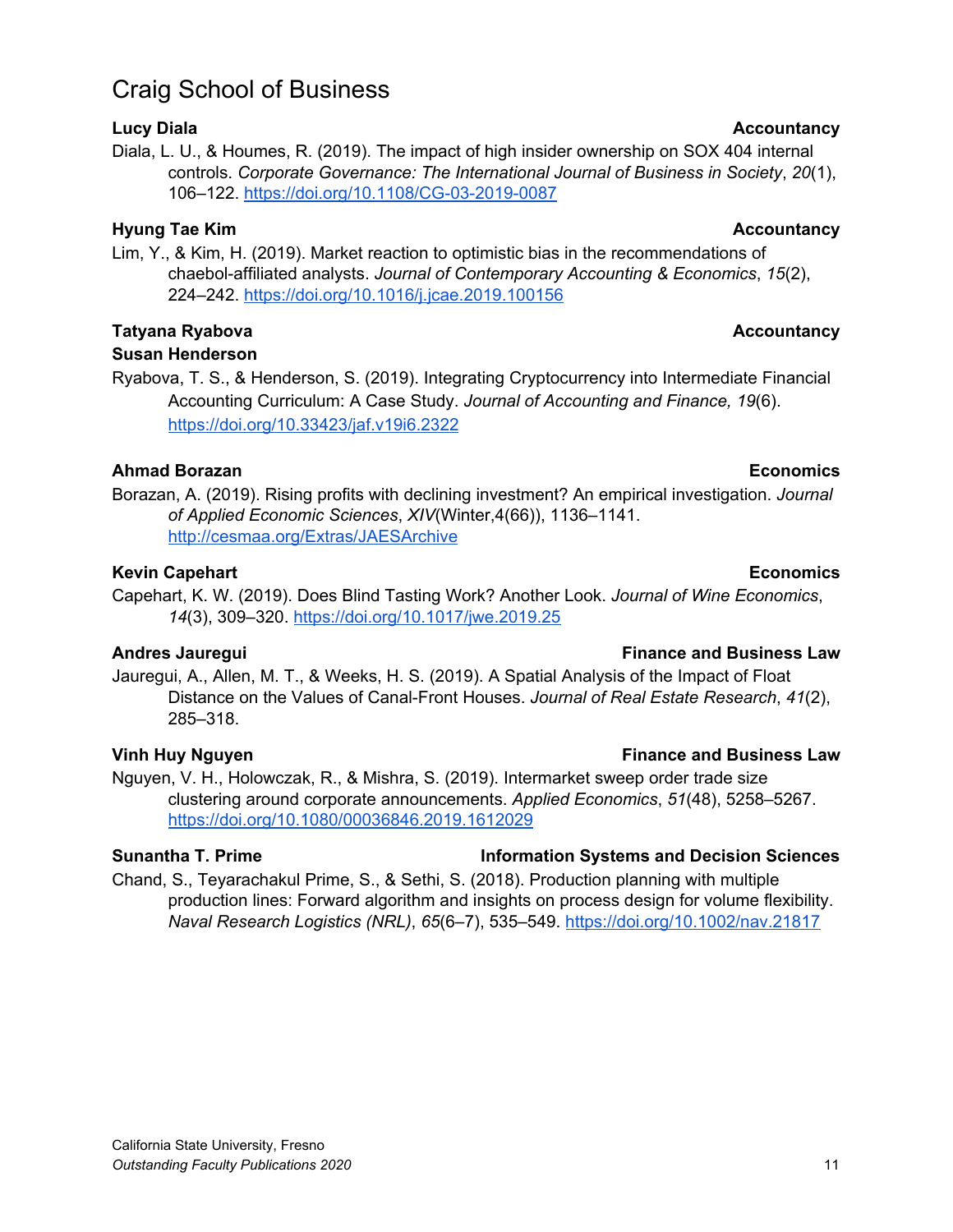### **McDowell Porter Marketing and Logistics**

Lastner, M. M., Fennell, P., Folse, J. A. G., Rice, D. H., & Porter, M. (2019). I guess that is fair: How the efforts of other customers influence buyer price fairness perceptions. *Psychology & Marketing*, *36*(7), 700–715. <https://doi.org/10.1002/mar.21206>

## **Samer Sarofim Marketing and Logistics**

Mourad, M., Meshreki, H., & Sarofim, S. (2020). Brand equity in higher education: Comparative analysis. *Studies in Higher Education*, *45*(1), 209–231. <https://doi.org/10.1080/03075079.2019.1582012>

# Henry Madden Library

**Matthew Doyle Research** Services

## **Britt Foster**

**Mariya Yukhymenko** (Curriculum and Instruction)

Doyle, M., Foster, B., & Yukhymenko-Lescroart, M. (2019). Initial Development of the Perception of Information Literacy Scale (PILS). *Communications in Information Literacy*, *13*(2)[.](https://doi.org/10.15760/comminfolit.2019.13.2.5) <https://doi.org/10.15760/comminfolit.2019.13.2.5>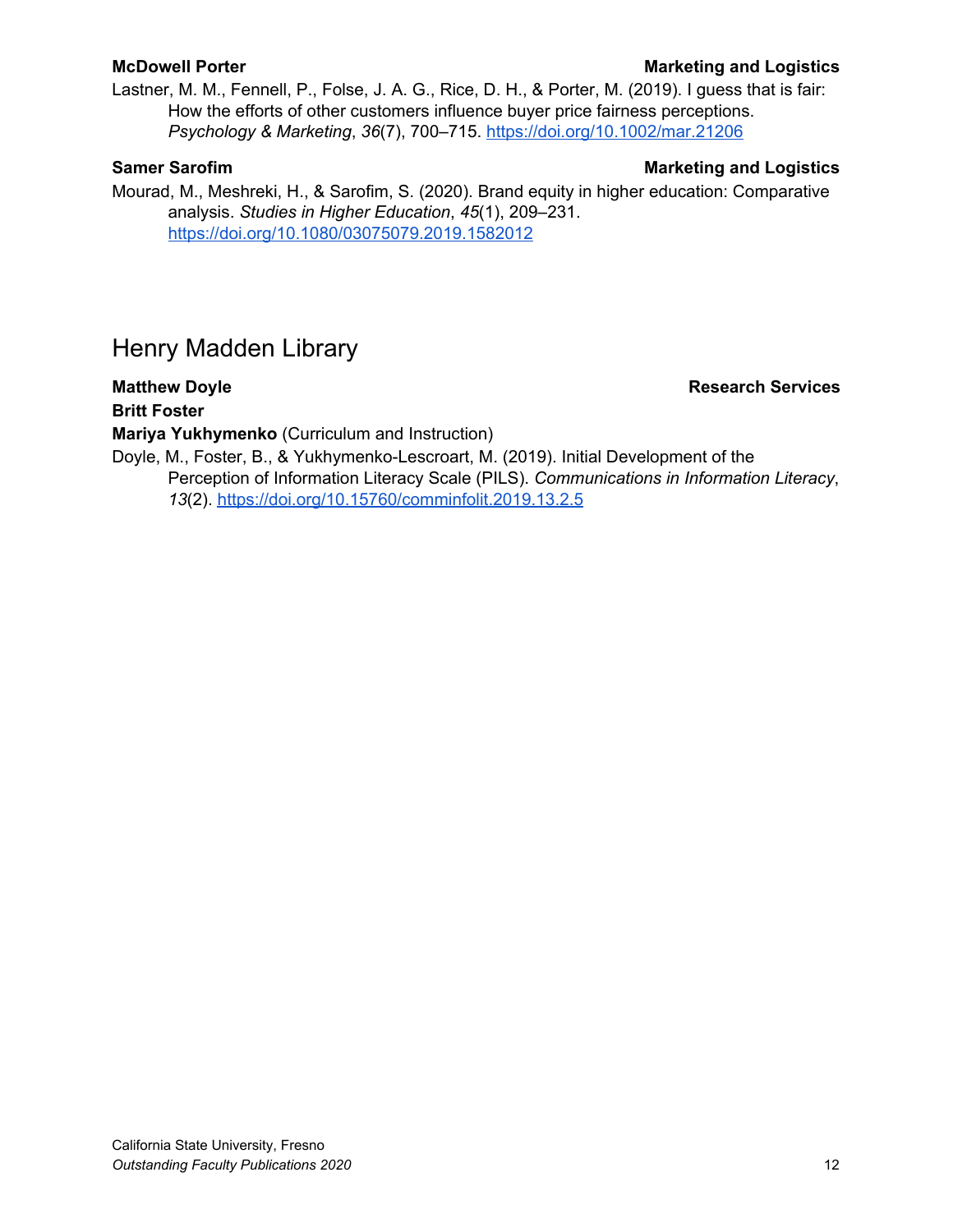# Jordan College of Agricultural Sciences & Technology

## **Serhat Asci**

Konduru, S., & Asci, S. (2019). A Study of the Chinese Retaliatory Tariffs on Tree Nuts Industry of California. *Theoretical Economics Letters*, *09*(08), 2747–2755. <https://doi.org/10.4236/tel.2019.98172>

## **Amber Hammons Child and Family Science**

Hammons, A. J., Hannon, B. A., Teran-Garcia, M., Barragan, M., Villegas, E., Wiley, A., & Fiese, B. (2019). Effects of Culturally Tailored Nutrition Education on Dietary Quality of Hispanic Mothers: A Randomized Control Trial. *Journal of Nutrition Education and Behavior*, *51*(10), 1168–1176. <https://doi.org/10.1016/j.jneb.2019.06.017>

## **Jessica McKenzie Child and Family Science**

McKenzie, J. (2019). Divinity Revised: The De- and Re-Contextualization of Adolescent Divinity Reasoning in Globalizing Thailand. *New Directions for Child and Adolescent Development*, *2019*(164), 49–66[.](https://doi.org/10.1002/cad.20274) <https://doi.org/10.1002/cad.20274>

Dr. McKenzie edited this special issue in addition to contributing an article.

## **Jamie Levitt Food Science and Nutrition**

- Zhang, P., Levitt, J. A., DiPietro, R. B., & Meng, F. (2019). An Analysis of Food Tourists' Behavior Among Unobserved Heterogeneous Groups. *Tourism Analysis*, *24*(2), 177–192. <https://doi.org/10.3727/108354219X15525055915527>
- DiPietro, R. B., Levitt, J. A., Taylor, S., & Nierop, T. (2019). First-time and repeat tourists' perceptions of authentic Aruban restaurants: An importance-performance competitor analysis. *Journal of Destination Marketing & Management*, *14*, 100366[.](https://doi.org/10.1016/j.jdmm.2019.100366) <https://doi.org/10.1016/j.jdmm.2019.100366>

# **Carmen Licon Food Science and Nutrition**

Licon, C. C., Bosc, G., Sabri, M., Mantel, M., Fournel, A., Bushdid, C., Golebiowski, J., Robardet, C., Plantevit, M., Kaytoue, M., & Bensafi, M. (2019). Chemical features mining provides new descriptive structure-odor relationships. *PLOS Computational Biology*, *15*(4)[.](https://doi.org/10.1371/journal.pcbi.1006945) <https://doi.org/10.1371/journal.pcbi.1006945>

# **Steven Pao Food Science and Nutrition**

Kim, C., & Pao, S. (2019). Utilizing kitchen steamers to inactivate *Listeria monocytogenes* and *Salmonella enterica* on whole cantaloupe melons. *Journal of Food Safety*, *39*(4). <https://doi.org/10.1111/jfs.12653>

## **Luca Brillante Viticulture and Enology**

Martínez-Lüscher, J., Brillante, L., & Kurtural, S. K. (2019). Flavonol Profile Is a Reliable Indicator to Assess Canopy Architecture and the Exposure of Red Wine Grapes to Solar Radiation. *Frontiers in Plant Science*, *10*, 10. <https://doi.org/10.3389/fpls.2019.00010>

# **Srini Konduru Agricultural Business**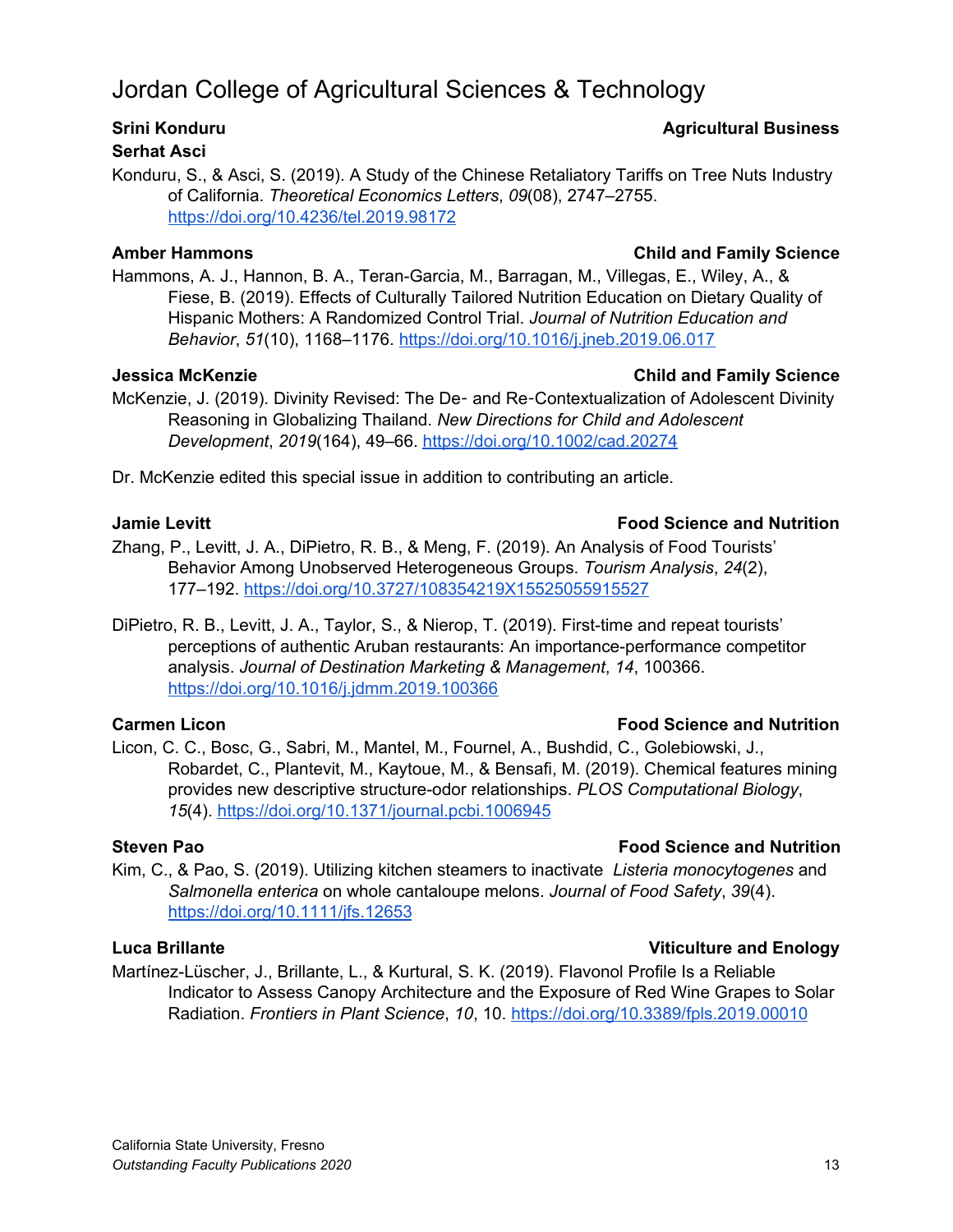### **Sanliang Gu Viticulture and Enology**

Tian, T., & Gu, S. (2019). Improving fruit anthocyanins in "Cabernet Sauvignon" by shifting fruit ripening and irrigation reduction post veraison in warmer region. *VITIS - Journal of Grapevine Research*, *58*(1), 23–31. <https://doi.org/10.5073/VITIS.2019.58.23-31>

## **Stephan Sommer Viticulture and Enology Research Center**

Sommer, S., Weber, F., & Harbertson, J. F. (2019). Polyphenol–Protein–Polysaccharide Interactions in the Presence of Carboxymethyl Cellulose (CMC) in Wine-Like Model Systems. *Journal of Agricultural and Food Chemistry*, *67*(26), 7428–7434[.](https://doi.org/10.1021/acs.jafc.9b00450) <https://doi.org/10.1021/acs.jafc.9b00450>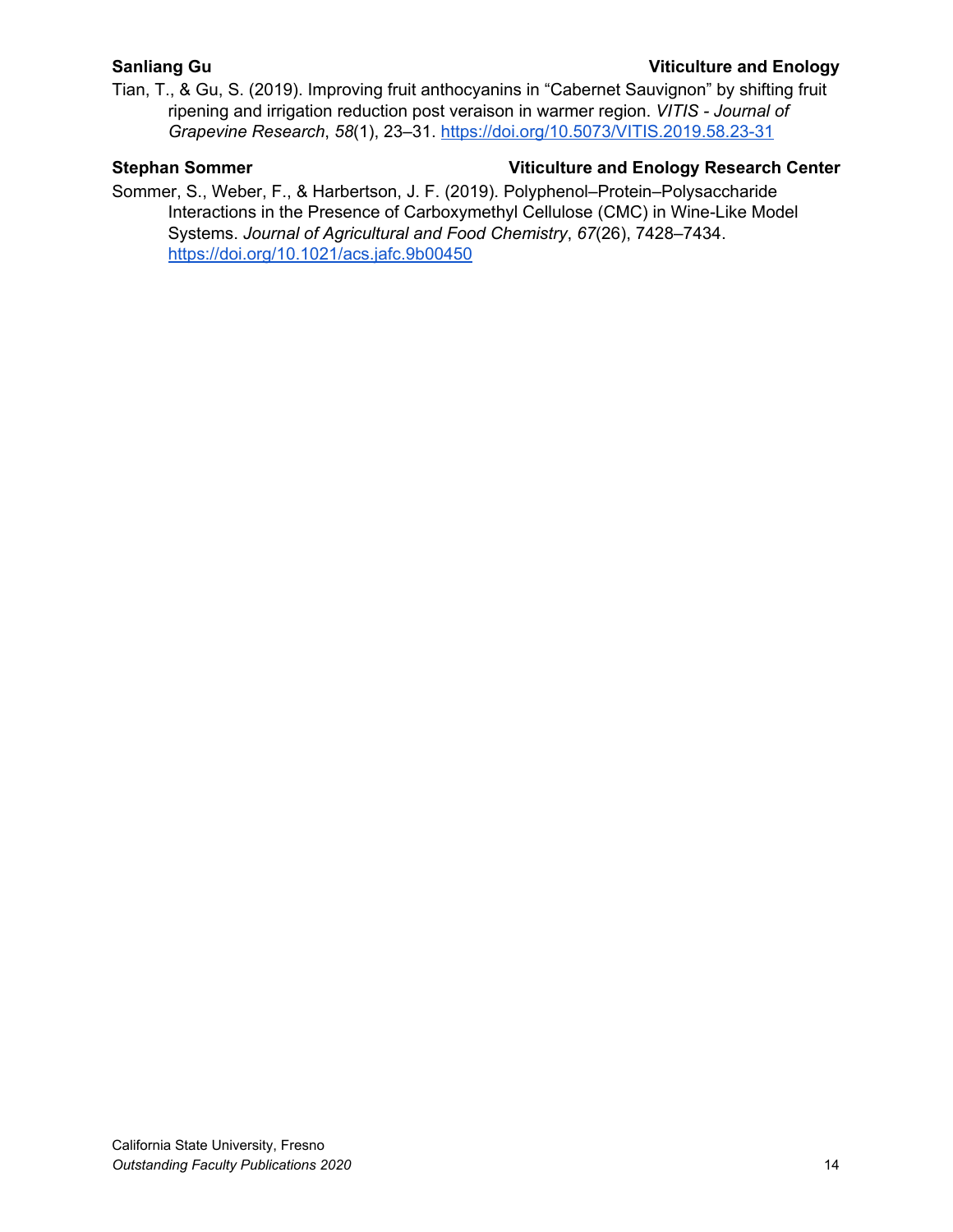# Kremen School of Education and Human Development

## **Sergio Pereyra Counselor Education and Rehabilitation**

Pereyra, S. B., Bean, R. A., Yorgason, J. B., Lee, C.-T., Sandberg, J. G., & Miller, R. B. (2019). Longitudinal study of externalizing behaviors in Latino/a adolescents: An examination of parenting and educational factors. *Children and Youth Services Review*, *107*, 104513[.](https://doi.org/10.1016/j.childyouth.2019.104513) <https://doi.org/10.1016/j.childyouth.2019.104513>

## **Jenelle S. Pitt Counselor Education and Rehabilitation**

Carey, C. D., Pitt, J. S., Sánchez, J., Robertson, S., & Mpofu, E. (2019). Exploring Positive Psychological Interventions as Race, Gender and Disability Intersect. In L. E. Van Zyl & S. Rothmann (Eds.), *Theoretical Approaches to Multi-Cultural Positive Psychological Interventions* (pp. 261–280). Springer International Publishing[.](https://doi.org/10.1007/978-3-030-20583-6_11) [https://doi.org/10.1007/978-3-030-20583-6\\_11](https://doi.org/10.1007/978-3-030-20583-6_11)

## **Gitima Sharma Counselor Education and Rehabilitation**

## **Mariya Yukhymenko** (Curriculum and Instruction)

Sharma, G., & Yukhymenko-Lescroart, M. (2019). Validation of the revised sense of purpose scale with emerging adults. *Journal of Character Education*, *15*(2), 39–52.

## **Soua Xiong Counselor Education and Rehabilitation**

Xiong, S. (2019). Access, use, and efficacy of campus services among Hmong American community college students. *Journal of Applied Research in the Community College*, *26*(1), 73–88.

## **Rohit Mehta Curriculum and Instruction**

- Mehta, R., & Henriksen, D. (2019). An Embodied, Dialogic Endeavor: Towards a Posthumanizing Approach to Creativity with Dr. Kerry Chappell. *TechTrends*, *63*(1), 6–12. <https://doi.org/10.1007/s11528-018-0357-7>
- Henriksen, D., Mehta, R., & Rosenberg, J. (2019). Supporting A Creatively Focused Technology Fluent Mindset Among Educators: Survey Results from a Five-Year Inquiry Into Teachers' Confidence in Using Technology. *Journal of Technology and Teacher Education*, *27*(1), 63–95.

## **Gitima Sharma** (Counselor Education and Rehabilitation)

- Yukhymenko-Lescroart, M. A., & Sharma, G. (2019). The Relationship Between Faculty Members' Passion for Work and Well-Being. *Journal of Happiness Studies*, *20*(3), 863–881. <https://doi.org/10.1007/s10902-018-9977-z>
- Yukhymenko-Lescroart, M. A., & Sharma, G. (2019). Examining the Factor Structure of the Revised Sense of Purpose Scale (SOPS-2) with Adults. *Applied Research in Quality of Life*. <https://doi.org/10.1007/s11482-019-09729-w>

## **Jessica Hannigan Educational Leadership**

Hannigan, J. D., & Hannigan, J. E. (2020). *Building Behavior: The Educator's Guide to Evidence-Based Initiatives*. Corwin. <https://doi.org/10.4135/9781071800492>

## **Becky Noël Smith Liberal Studies**

Noël Smith, B. L., & Hewitt, R. (2020). *Love in Education & the Art of Living*. IAP.

### **Mariya Yukhymenko Curriculum and Instruction**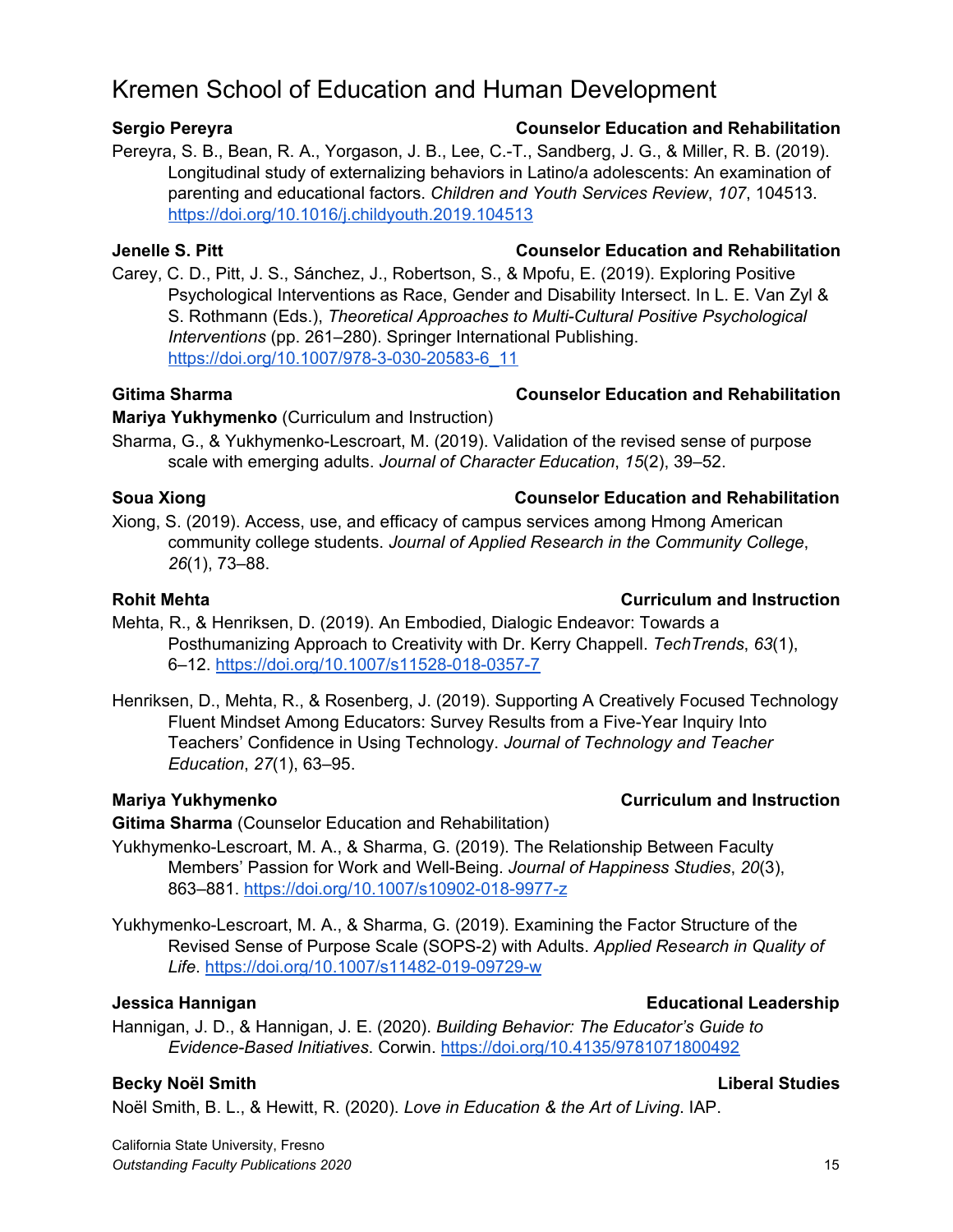## **Steven Hart Literacy, Early, Bilingual, and Special Education**

Lemley, S., & Hart, S. (2019). Using Inquiry to Develop Agricultural Education Preservice Teachers' Disciplinary Literacy Pedagogy. *Journal of Agricultural Education*, *60*(4)[.](https://doi.org/10.5032/jae.2019.04149) <https://doi.org/10.5032/jae.2019.04149>

## **Luz Herrera Literacy, Early, Bilingual, and Special Education**

España, C., Herrera, L. Y., & García, O. (2019). Translanguaging in Educating Teachers of Language-Minoritized Students. In C. España, L. Y. Herrera, & O. García, *Oxford Research Encyclopedia of Education*. Oxford University Press[.](https://doi.org/10.1093/acrefore/9780190264093.013.784) <https://doi.org/10.1093/acrefore/9780190264093.013.784>

## **David Low Literacy, Early, Bilingual, and Special Education**

Dallacqua, A. K., & Low, D. E. (2019). Cupcakes and beefcakes: Students' readings of gender in superhero texts. *Gender and Education*. <https://doi.org/10.1080/09540253.2019.1633460>

### **Michael Mahoney Literacy, Early, Bilingual, and Special Education**

- Mahoney, M. (2020). Implementing Evidence-Based Practices within Multi-Tiered Systems of Support to Promote Inclusive Secondary Classroom Settings. *Journal of Special Education Apprenticeship*, *9*(1), n1.
- Mahoney, M. W. M. (2019). Peer-Mediated Instruction and Activity Schedules: Tools for Providing Academic Support for Students With ASD. *TEACHING Exceptional Children*, *51*(5), 350–360[.](https://doi.org/10.1177/0040059919835816) <https://doi.org/10.1177/0040059919835816>

## **Juliet Michelsen Wahleithner Literacy, Early, Bilingual, and Special Education**

Wahleithner, J. M. (2020). The High School-College Disconnect: Examining First-Generation College Students' Perceptions of Their Literacy Preparation. *Journal of Adolescent & Adult Literacy*. <https://doi.org/10.1002/jaal.1057>

# **Steven Hart**

**Christian Wandeler Literacy, Early, Bilingual, and Special Education**

Wandeler, C., Hart, S., & Mercado, F. (2019). *Youth Design the Future of Transportation for Their Community*. Mineta Transportation Institute. <https://transweb.sjsu.edu/research/1909-Youth-Transportation-Design-Challenge>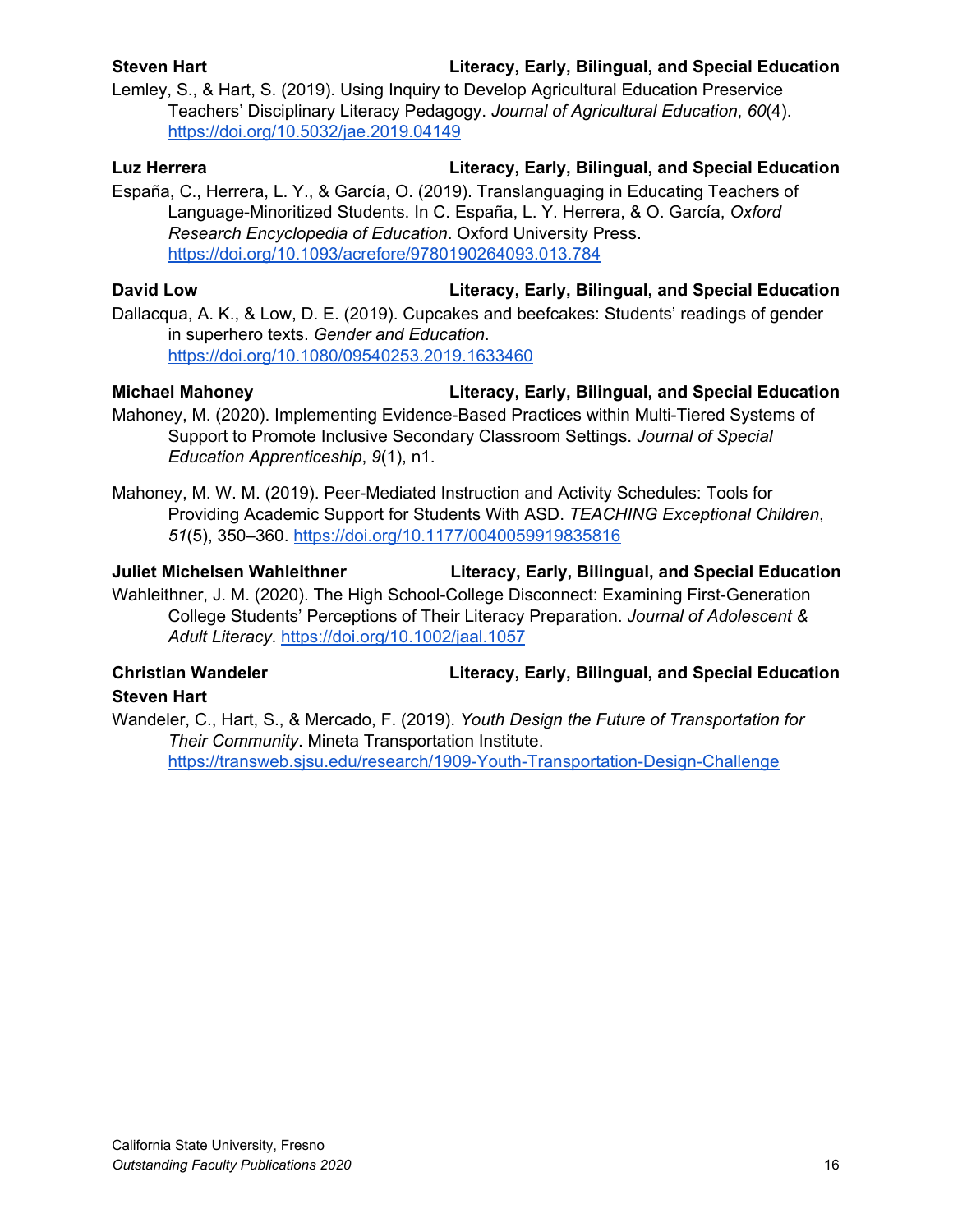# Lyles College of Engineering

## **Yushin Ahn Civil and Geomatics Engineering**

- Jeong, H., Ahn, H., Shin, D., Ahn, Y., & Choi, C. (2019). A Comparative Assessment of the Photogrammetric Accuracy of Mapping Using UAVs with Smart Devices. *Photogrammetric Engineering & Remote Sensing*, *85*(12), 889–897. <https://doi.org/10.14358/PERS.85.12.889>
- Joo, Y., & Ahn, Y. (2019). Enhancement of UAV-based Spatial Positioning Using the Triangular Center Method with Multiple GPS. 한국측량학회지 *(Journal of the Korean Society of Surveying, Geodesy, Photogrammetry and Cartography)*, *37*(5), 379–388.

## **Yushin Ahn Civil and Geomatics Engineering**

# **Scott Peterson**

## **Maryam Nazari**

Ahn, Y., Peterson, S., & Nazari, M. (2019). *Bridge Monitoring Using a Digital Camera: Photogrammetry-Based Bridge Dynamic Deformation Monitoring* (No. 19–29). Mineta Transportation Institute. <https://transweb.sjsu.edu/research/1873-Bridge-Monitoring>

## **Maryam Nazari Civil and Geomatics Engineering**

## **Fariborz Tehrani**

Nazari, M., Tehrani, F., Ansari, M., Jeevanlal, B., Rahman, F., & Farshidpour, R. (2019). *Green Strategies for Design and Construction of Non-Auto Transportation Infrastructure* (No. 19–17). Mineta Transportation Institute. [https://transweb.sjsu.edu/research/1872-Green-Strategies-Design-Construction-Non-aut](https://transweb.sjsu.edu/research/1872-Green-Strategies-Design-Construction-Non-auto-Transportation-Infrastructure) [o-Transportation-Infrastructure](https://transweb.sjsu.edu/research/1872-Green-Strategies-Design-Construction-Non-auto-Transportation-Infrastructure)

## **Maryam Nazari Civil and Geomatics Engineering**

Bengar, H. A., Kiadehi, M. A., Shayanfar, J., & Nazari, M. (2020). Effective flexural rigidities for RC beams and columns with steel fiber. *Steel and Composite Structures*, *34*(3), 453–465. <https://doi.org/10.12989/SCS.2020.34.3.453>

Nazari, M., & Sritharan, S. (2019). Seismic design of precast concrete rocking wall systems with varying hysteretic damping. *PCI Journal*, *64*(5), 58–76.

## **Lalita Oka Civil and Geomatics Engineering**

Cardoza, R., & Oka, L. (2020). Measuring the Effect of Grass Roots on Shear Strength Parameters of Sandy Soils. *Geo-Congress 2020*, 214–223[.](https://doi.org/10.1061/9780784482834.024) <https://doi.org/10.1061/9780784482834.024>

## **Lalita Oka Civil and Geomatics Engineering**

## **Kimberly Stillmaker**

**Constance Jones** (Psychology)

### **Arezoo Sadrinezhad**

## **Maryam Nazari**

Oka, L. G., Stillmaker, K., Jones, C., Sadrinezhad, A., & Nazari, M. (2019, June). *Assessing the networking preferences and resource satisfaction among engineering faculty in the California State University system*. 2019 ASEE Annual Conference & Exposition, Tampa, FL. <https://peer.asee.org/32123>